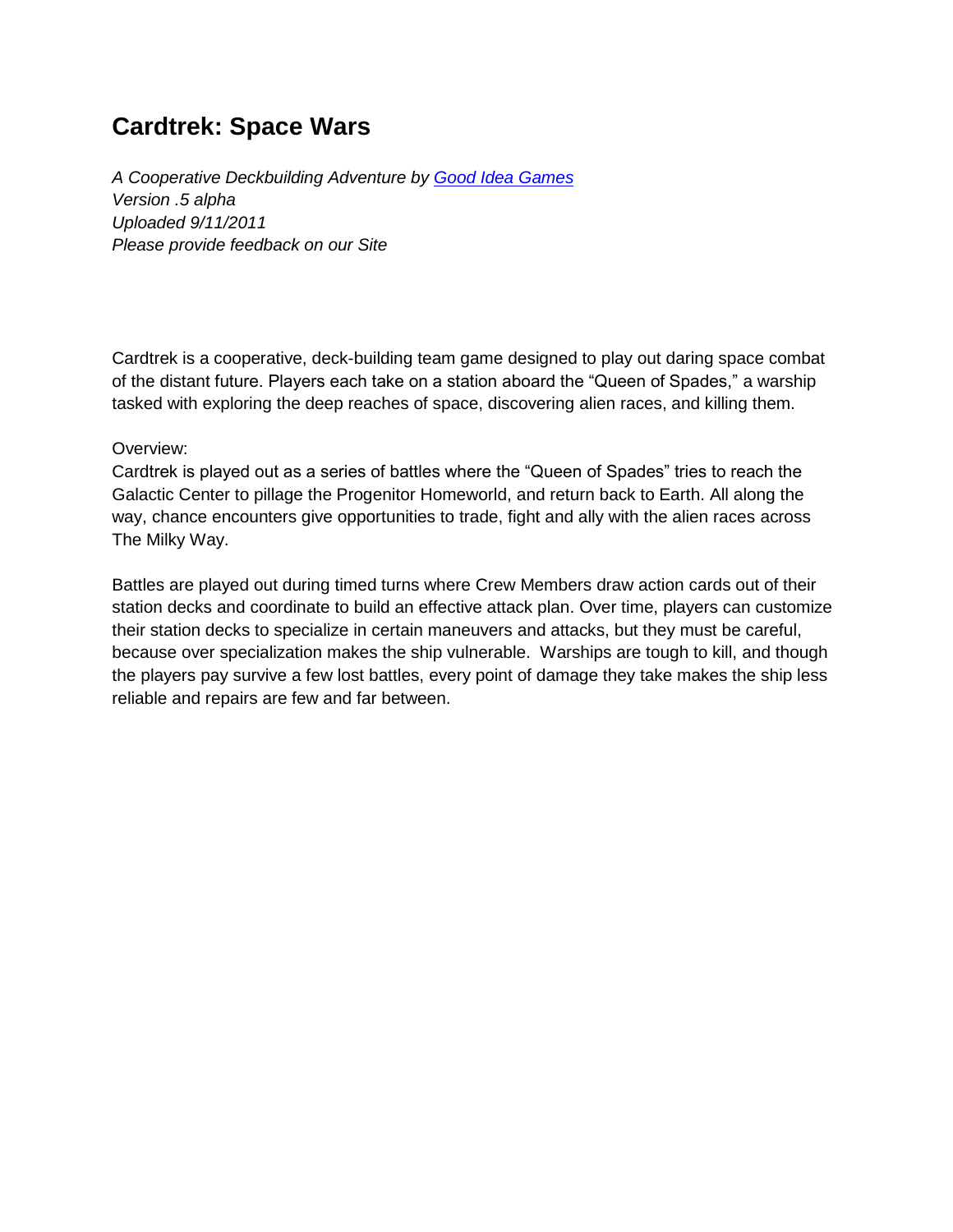## The Roles

#### **Navigation**

The Navigation Officer controls the range of engagement and the movement of the ship, enabling them to control the engagement range, provide aggressive or defensive positioning, and make evasive maneuvers.

#### **Tactical**

The Tactical Officer controls shields and targeting, allowing them to support the other roles by modifying attack and defense values. They have the opportunity to target enemy bridge stations.

#### Weapons

The Weapons Officer determines which weapons to use, and at what cost.

#### Engineering

Engineering Officer supports all other stations by regulating the ship's energy and dispatching Damage Mitigation teams.

#### **Captain**

The Captain of the Queen of Spades does not get cards that directly impact the ship. Instead, they get to see some of the capabilities of the attacking ship, and grant powers to their crew.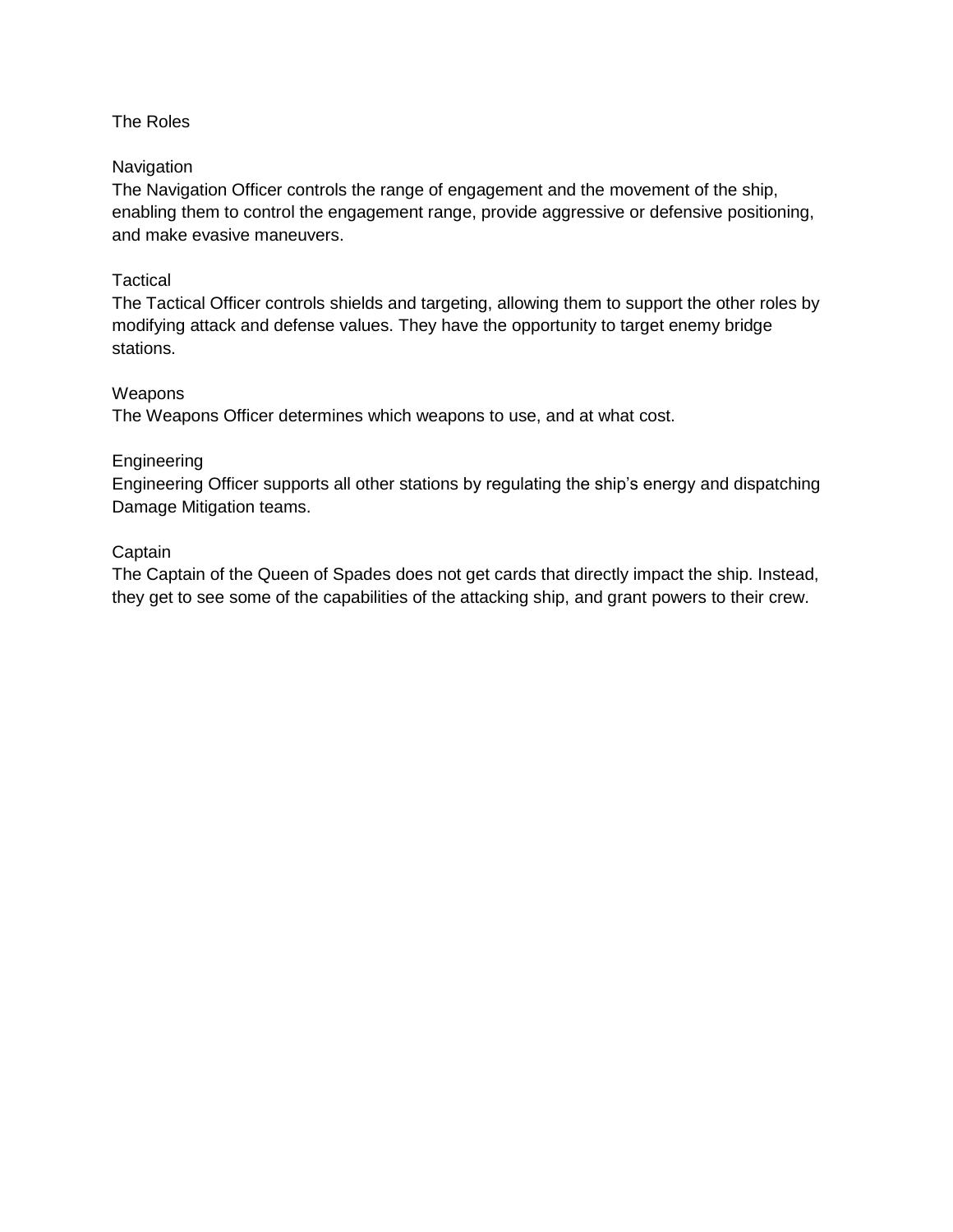#### Key Words

**Station Deck**: at least 15 cards deep, each station has their own deck that determines the actions they can take. A Deck has a power value determined by the cards in it.

**Inventory**: Each ship has a deck called the Inventory. Once purchased, a card goes into Ship's inventory. Between missions players may modify their decks with cards from the Inventory. These cards must be purchased with XP either earned from battle, or from trading in cards. As Events occur during the game (like encountering Traders) new cards may be added to the Inventory.

**Play**: To take a card out of your hand, and place it on the game board, either face up or face down.

**Disintegrated**: To take a card from play, and return it to the inventory. These cards are permanently removed from their decks. Disintegration is considered an expensive cost.

**Discard**: Moving an unplayed card from your hand, into the Discard Pile.

**Energy Pool**: The number of available Energy Counters that can be divided between Action and Equipment cards each turn.

**Hull Value:** Each Ship has a Hull Value that determines how much damage it can take in a single combat. Once either ship reaches their Hull Value in Damage, the combat ends.

**Dependencies:** Some cards have effects that trigger only if a particular condition is met. These conditions are called Dependencies.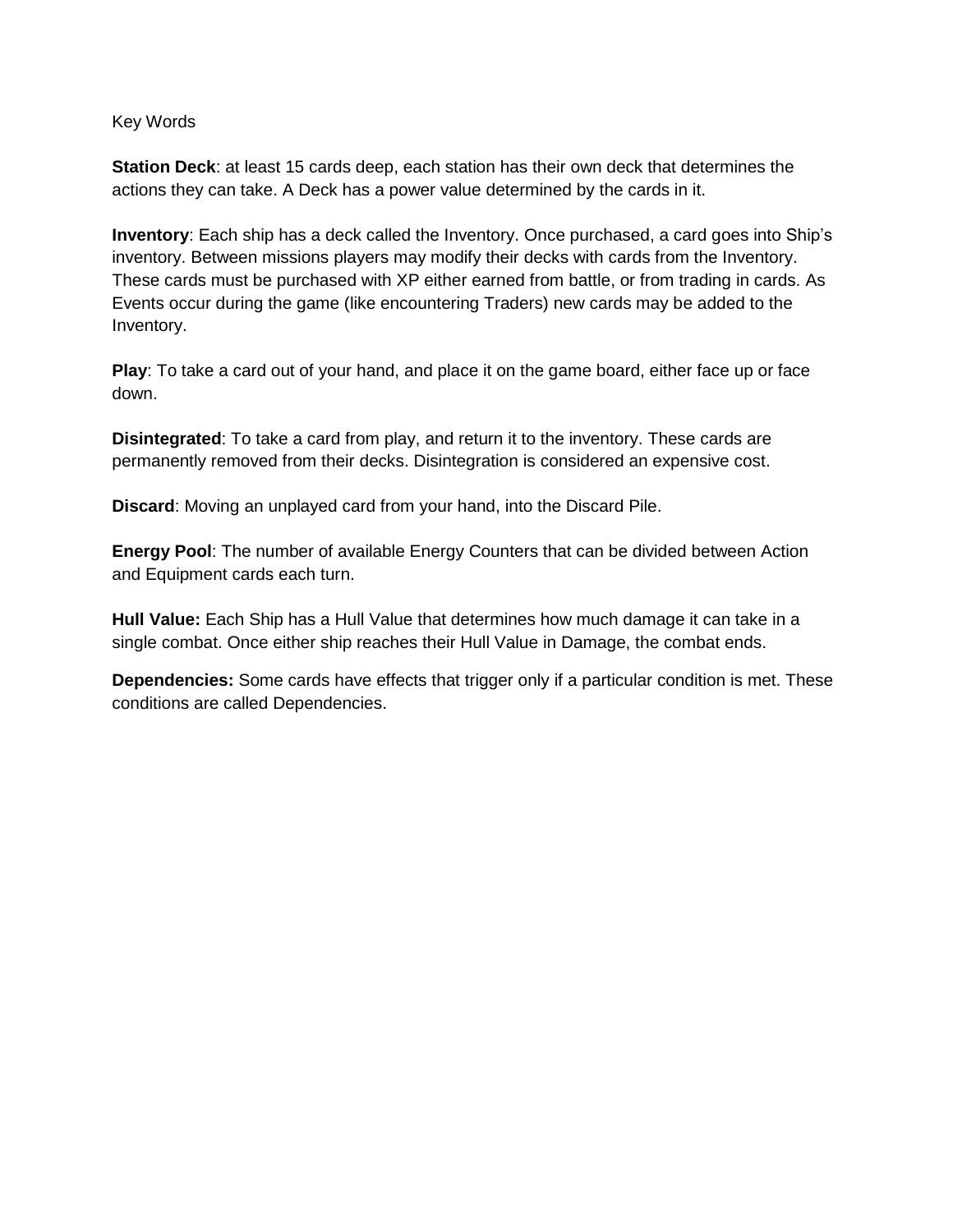## **Engagement Range**

Engagement Range determines constant modifiers to the battle that affects both ships. 1= close, 2 or 3=medium, 4=long. The Engagement Range cannot have a value lower than 1, or greater than 4. Actions that would take the engagement range beyond these boundaries resolve as normal, but the engagement range itself will not leave these boundaries.

Close Range: +1 to beam and Mass weapons, -2 defense of all ships Medium Range: no bonuses or disadvantages Long Range: +1 to missile weapons. +1 defense v Mass and Beam.

If two ships are at range 4 and the range would increase by 2, Escape occurs, and combat ends.

If two ships are at range 1 and the range would decrease by 2, a Pass occurs, and all weapon cards played this turn are discarded. The range is still considered 1, and ships may still take damage as a result of other Actions played.

*Engagement Range is represented by a slider on the board that indicates the modifiers above.*

## **Attacks**

Attack Strength is a combination of several factors that all players can contribute to. To determine the attack value of a ship, add all the attack bonuses from all cards played, and all Equipment in play.

Weapons are affected differently by the Engagement Range

#### **Defense**

Defense Strength is a combination of several factors that all players can contribute to. To determine the Defense value of a ship, add all the Defense bonuses from all cards played, all Equipment in play, and add bonuses based on your opponent's attack choices.

All Defensive Actions provide a bonus to the ship's defense, and many provide an additional bonus if the enemy is using a particular type of weapon.

Shields generally provide an additional bonus vs Beams

Chaff generally provides an additional bonus vs Missiles.

Evasion generally provides an additional bonus vs Cannons.

## **Energy**

Some Action Cards require Energy to work. The Engineer is responsible for assigning available Energy from the Energy Pool, to each Action Card.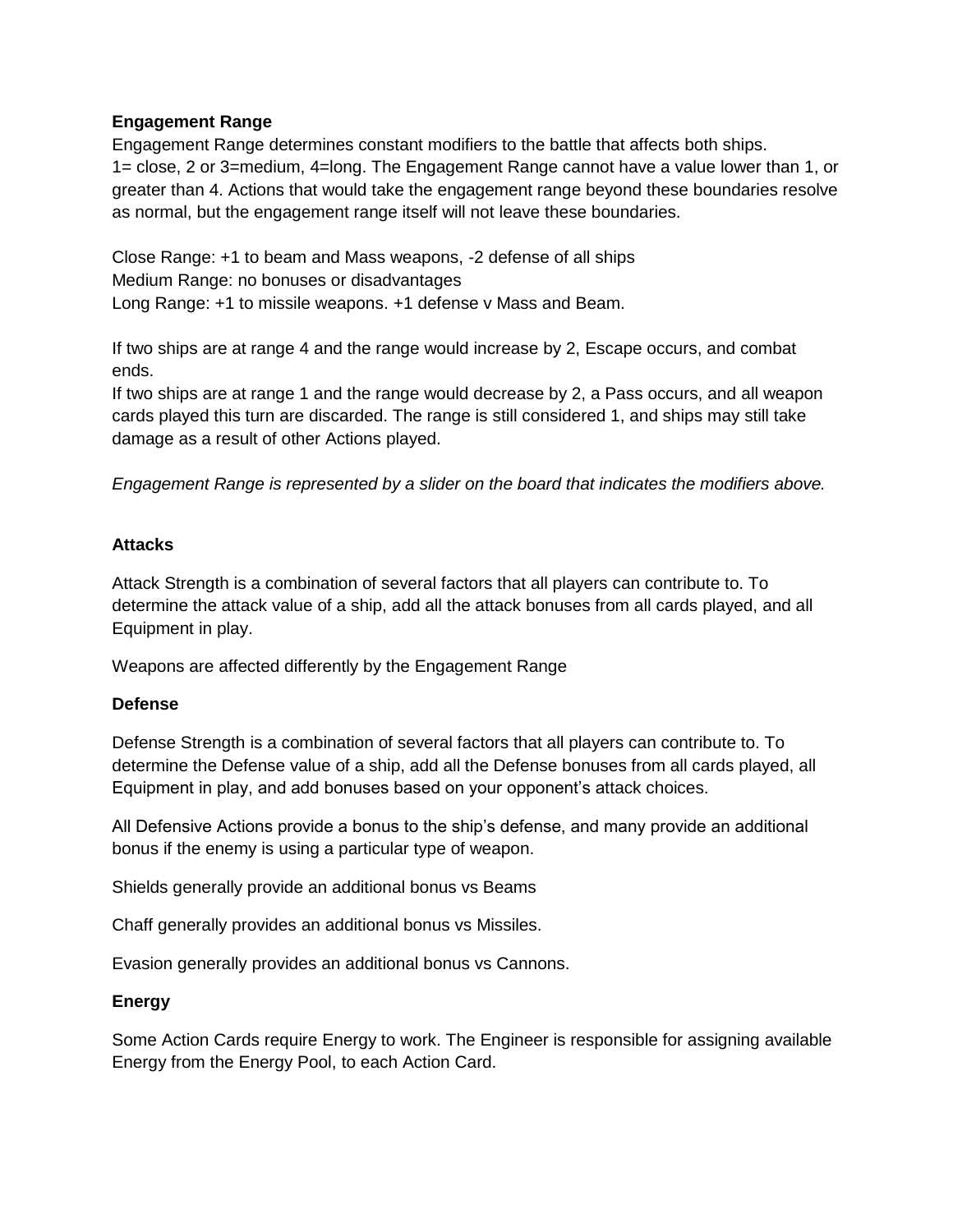## **Scratch Space**

Combat is a Rock, Paper, Scissors scenario, where different types of attacks are thwarted by different defenses. As the game goes on, stations will have opportunity to upgrade or specialize in certain attacks and defenses.



## **Combat**

Combat happens simultaneously, and both ships determine their attack and defense values at the same time. Each round of combat has the potential of damaging both ship. Both ships receive 1 minute to complete the following steps:

- 1. Stations simultaneously select all cards to be played this round.
	- a. The Captain plays their cards during this phase to grant benefits to their crew.
	- b. Equipment can be spent during this phase to grant benefits to a station.
- 2. Engineering allocates ship's energy between Weapons and Defense.
	- a. any actions with insufficient energy are discarded.
- 3. Each ship sums their attack and defense values, and places counters in the Combat Zone.

*-The "GM Screen" is removed, and both Ships Simultaneously Reveal their Combat Actions-*

- 4. Establish range by comparing navigation maneuvers.
- 5. Modify final Attack and Defense counters for each ship
	- a. based on Engagement range
	- b. based on Action Cards with *Dependencies.*
- 6. Establish attack vs defense values for each ship by comparing counters in the Combat Zone.

Damage  $=$  (ship attack value  $-$  defense of the target)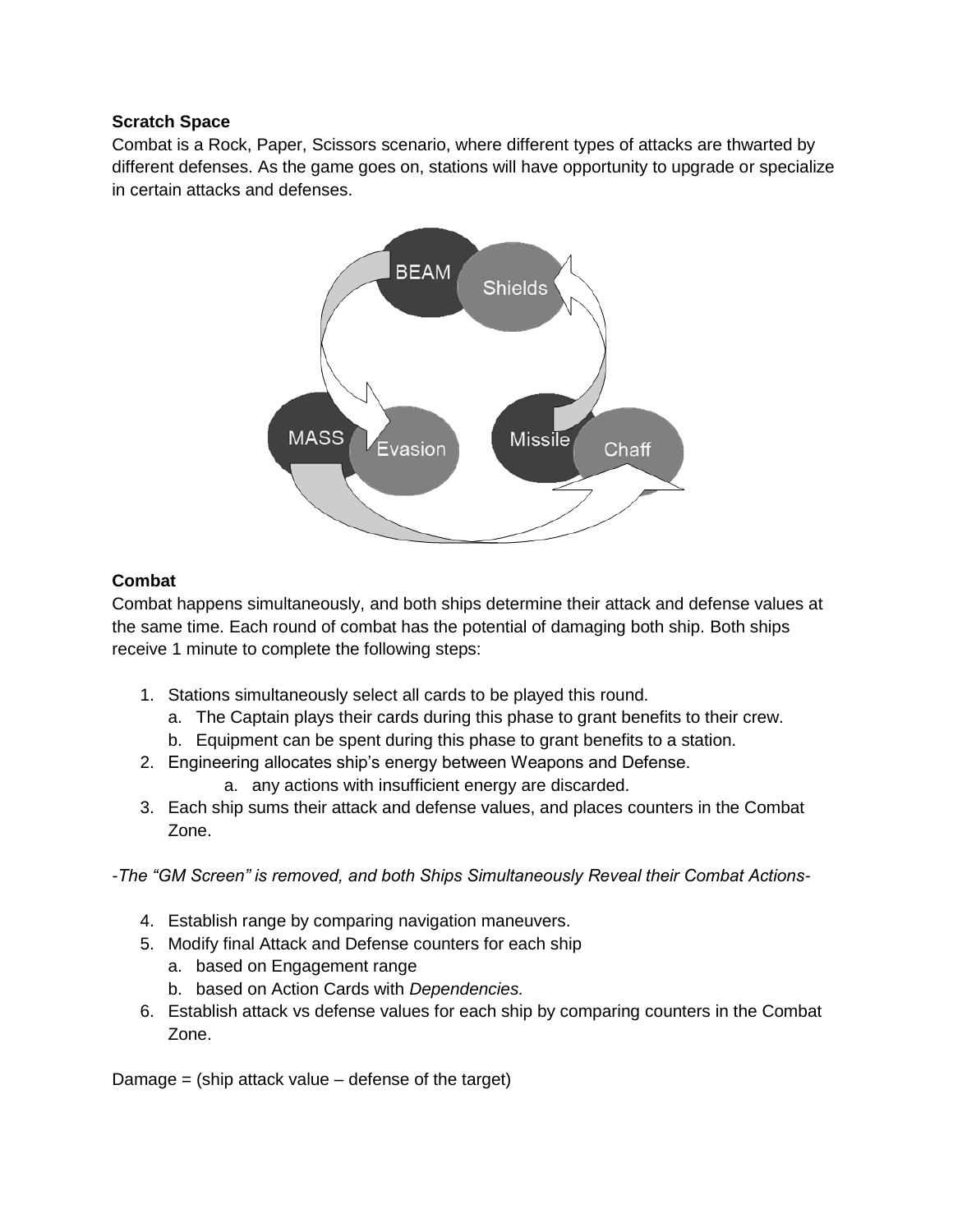each point of damage received is added as a card to the draw deck of a station chosen at random, then proceeding clockwise. Damage cards are added to the top of the draw deck. Combat Ends when one party retreats, or either ship has taken its HULL value in damage. **Cards** 

Legend

## **[XP Cost] <Name>: Attack Value, Defense Value, (Energy)**

defense cards are split between roles Evasion: Navigation Shields: Engineering Chaff: Tactical

**Equipment** 

Equipment is played as an action, but has an effect that lasts until the equipment is removed from play.

## **General Cards**

These cards may be used by all Officers

[1]Red Shirt: Officers may play this card in their Equipment Row. The Red Shirt can be discarded during the officer's turn to play an additional card. If the Officer's station takes damage, Disintegrate this card instead of adding a damage card to the draw deck.

#### **Weapons**

Standard Beam Attack, +1,+0 (1) Reckless Beam Attack, +2,-1 (2) *Surgical Beam Incision, +2,+0 (3)*

Standard Missile Attack, +1, +0 (1) Reckless Missile Strike, +2,-1 (2) *Empty the Tubes, +3,+0 (2)T*

Mass Cannon Standard Cannon Attack, +1,+0 (1) Reckless Cannon Attack, +2,-1 (1) *Surgical Cannon Incision, +2,+0 (1)*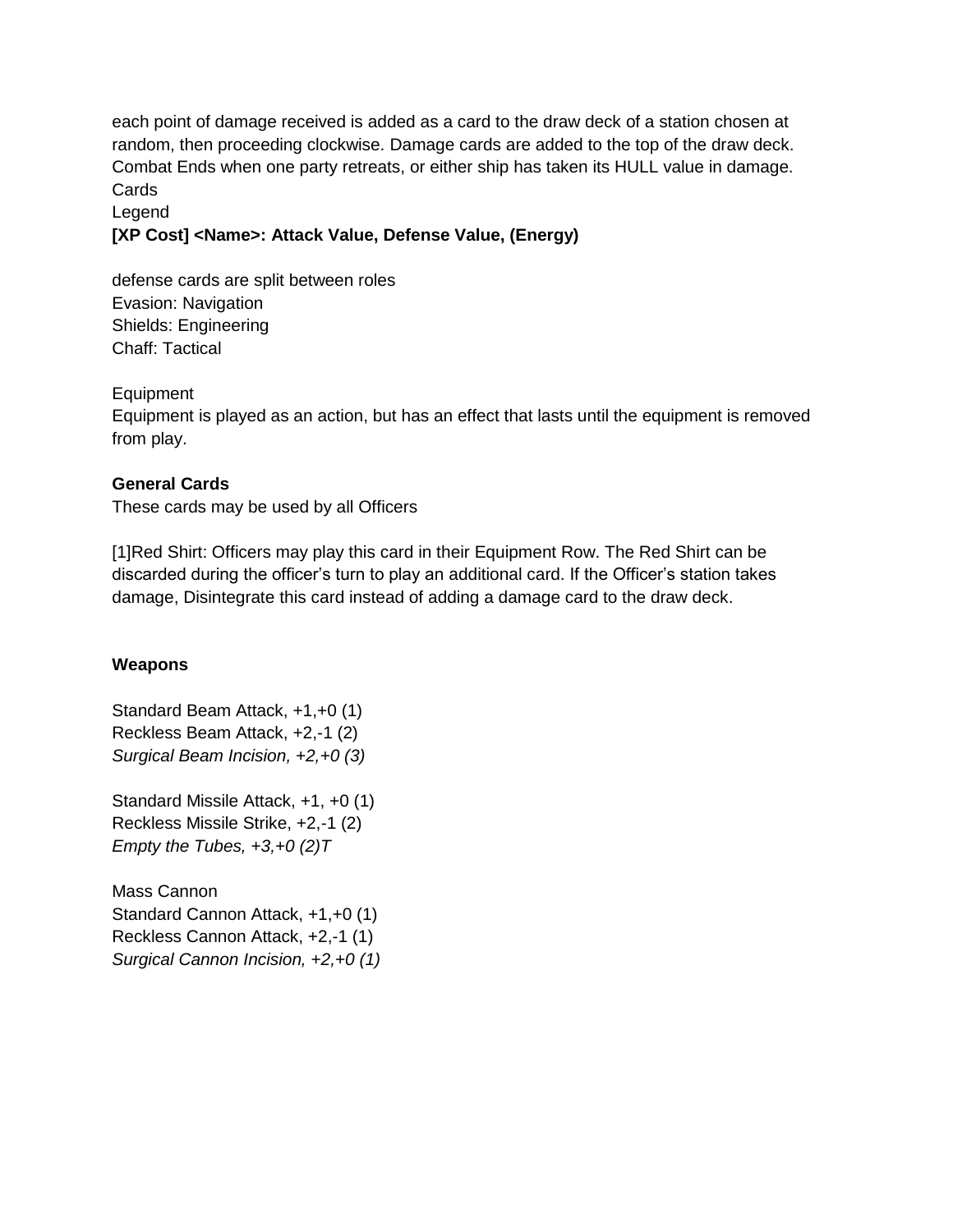#### **Navigation**

The Navigator has 3 spaces on the Combat Area to play their cards: Close the Distance, Maintain Position and Increase Distance. The location where they play their maneuver determines how the Engagement Range is changed.

## **Defensive Actions**

Evasive Maneuvers: -1,+1(1); +1 to defense if enemy is using a Mass Weapon

## **Actions**

Close the Distance:  $+1,+0$  (0);  $-4$  to Engagement Range Increase the Distance: +0,+1(0); +1 to Engagement Range Maintain Current Position: +0,+0 (0); +0 to Engagement Range *[2]Warp Retreat: -1,+1(2); +2 to the Engagement Range [2]Immediate Contact Warp: -1+1(2); -2 to the Engagement Range*

Pro Defense, Pro Attack Cooperative Bennies.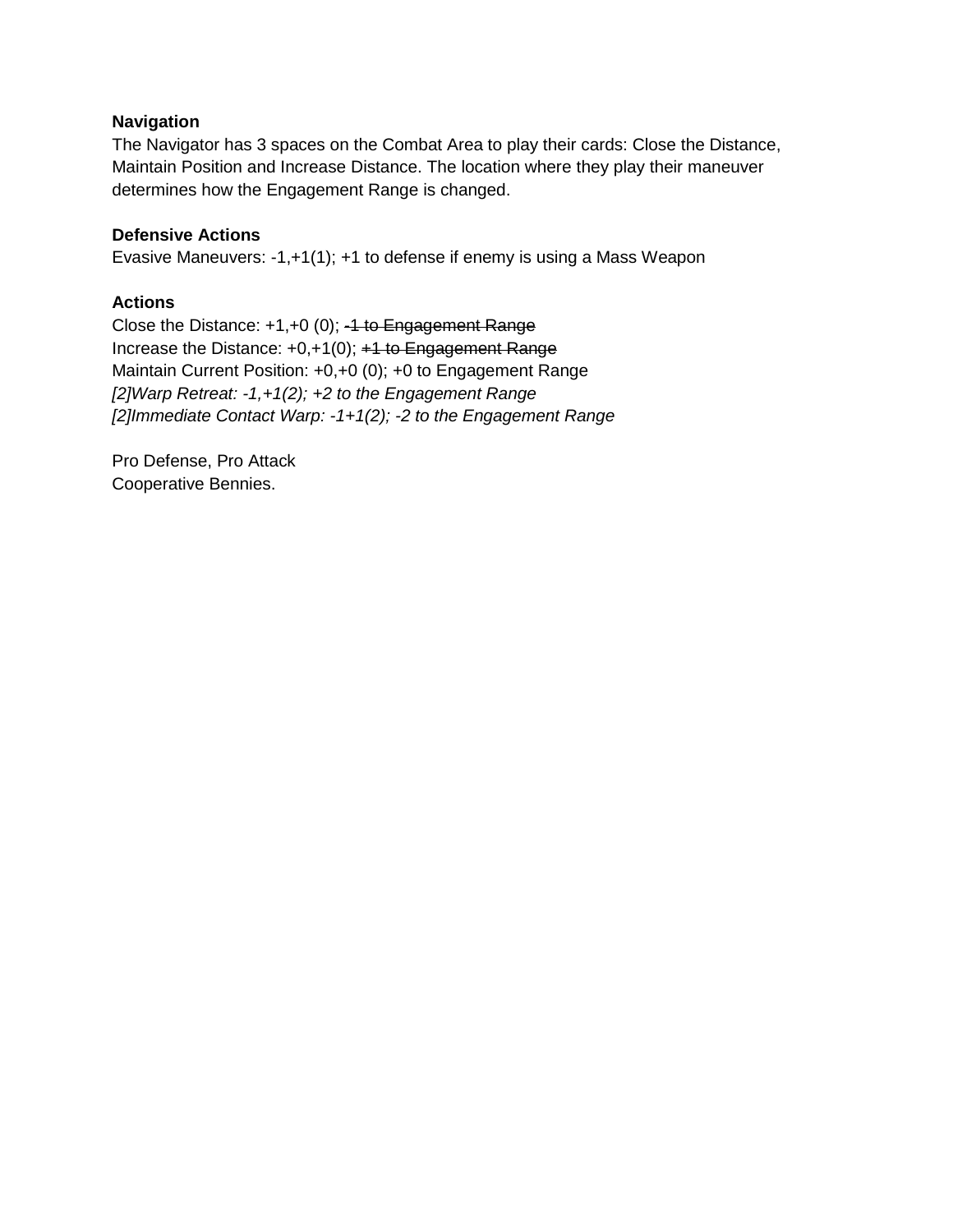## **Tactical**

Tactical officer may only designate one target per Weapon being used. If more Target actions are played than Weapon actions, the Captain may choose which ones are used.

## **Defensive Actions**

Chaff: +0,+1 (1); +1 to defense if enemy is using a Missile weapon. *[3]Flare Cloud: +0,+2 (2);* +1 to defense if enemy is using a Missile weapon.

## **Actions**

Target, Navigation: +1,+0 (1); any assigned damage starts with the Navigation Officer *[2]Target Control Thrusters: +1,+0 (2); First 2 assigned damage starts with the Navigation Officer Cancels all Evasive Maneuvers played this turn.* Target, Tactical: +1,+0 (1); *First 2* assigned damage starts with the Tactics Officer *[2]Target Tactical Sensors: +1,+0 (2); any assigned damage starts with the Tactics Officer Cancels all Target Actions played this turn.* Target, Weapons: +1,+0 (1); *First 2* assigned damage starts with the Weapons Officer *[2]Target Weapons Control: +0,+0 (3); any assigned damage starts with the Weapons Officer At the end of the turn, one of the enemy ships' weapon action card(s) is trashed. If multiple weapon actions we played, the enemy captain decides which one is trashed.* Target, Engineering: +1,+0 (1); *First 2* assigned damage starts with the Engineering Officer *[2]Target Shield Generator: +1,+0 (2); any assigned damage starts with the Engineering Officer Cancels all Shield Defenses played this turn.* Target, Captain: +1,+0 (1); *First 2* assigned damage starts with the Captain *[2]Target Communications: +0,+0 (3); any assigned damage starts with the Captain Cancels a single action played by the enemy captain this turn.*

*[3] Boarding Party: +0,-2 (3) If played at close Engagement Range, Each player may Trash a Red Shirt from play. For each Red Shirt trashed, place a counter on Boarding Party. The enemy ship receives an ongoing -x,-x(-x) where x is the number of counters on Boarding Party. Place this card in your Equipment Row for the remainder of combat.*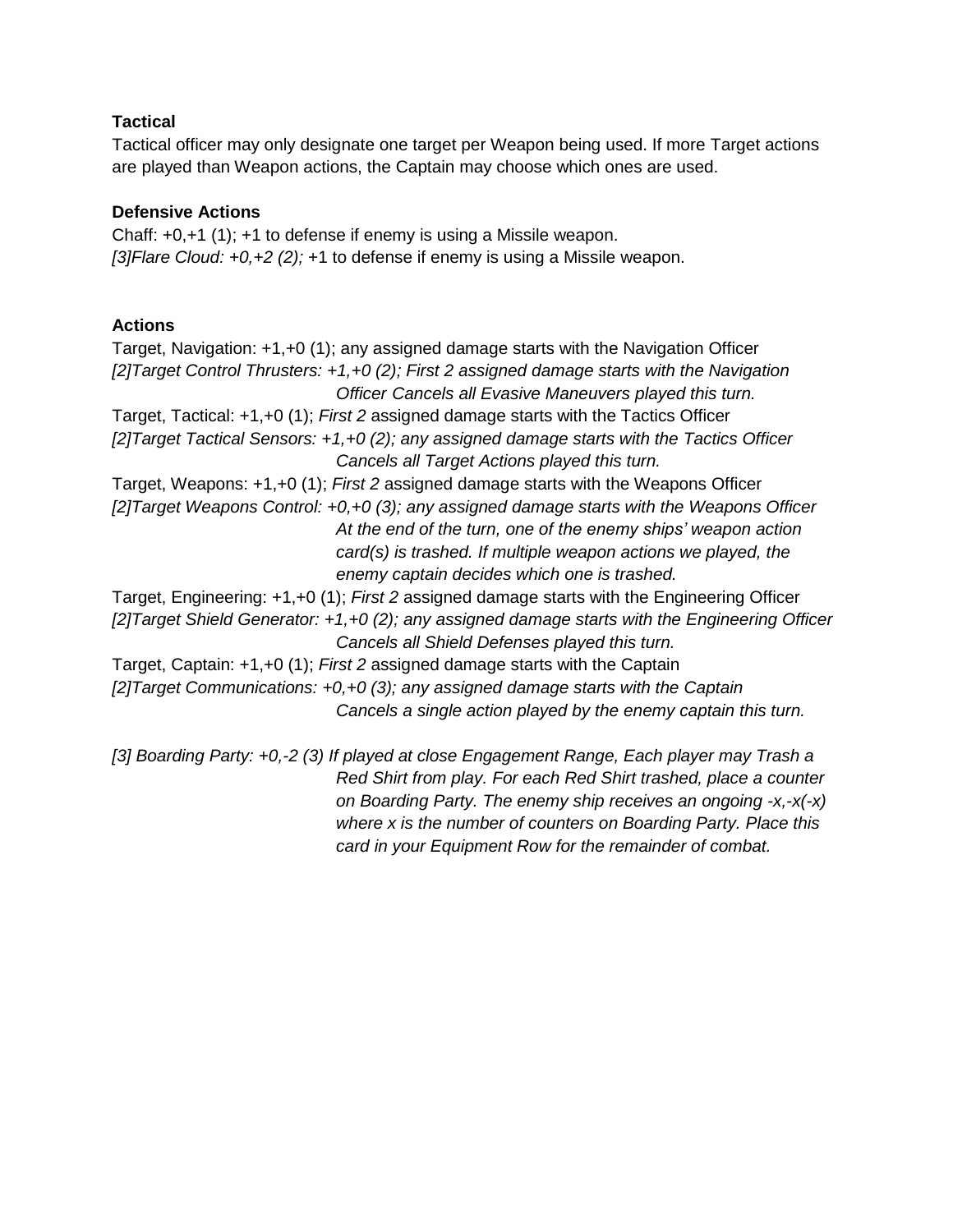## **Engineering**

## **Defensive Action**

Energy Shield: +0,+1 (1); +1 to Defense if the enemy is using a Beam Weapon. Reroute Energy: -2,+2 (1); +1 to Defense if the enemy is using a Beam Weapon. *Zero Point Energy Shield: +0,+1 (3); +2 to defense if enemy is using a Beam Weapon.*

*OR +1 to defense if enemy is using a Mass Weapon.*

## **Actions**

+1,+0 (0) More Power to the Weapons! +0,+1 (0) More Power to the Engines! +1,+1(1) Running Hot. +0+0(0) All She's Got; *Add 1 energy to the Ship's Energy Pool. [3]Energy Siphon: +0,+0 (3); If played at close Engagement Range, Remove 2 Energy Counters from the Enemy Ship's Energy Pool Next Turn. [1] DamCom: +0,+0 (2); Trash 1 Damage card in a player's discard pile.*

## **Equipment**

[1] Energy Cell: +0,+0 (0) place 2 energy counters on this item. These may be removed to add additional energy to the ship for one turn.

*[2] Hyperion Energy Cell +1 ship energy, if the Engineering Station receives a Damage Card, take an addition damage card, and trash Hyperion Energy Cell. (sacrificing a red shirt would save this).*